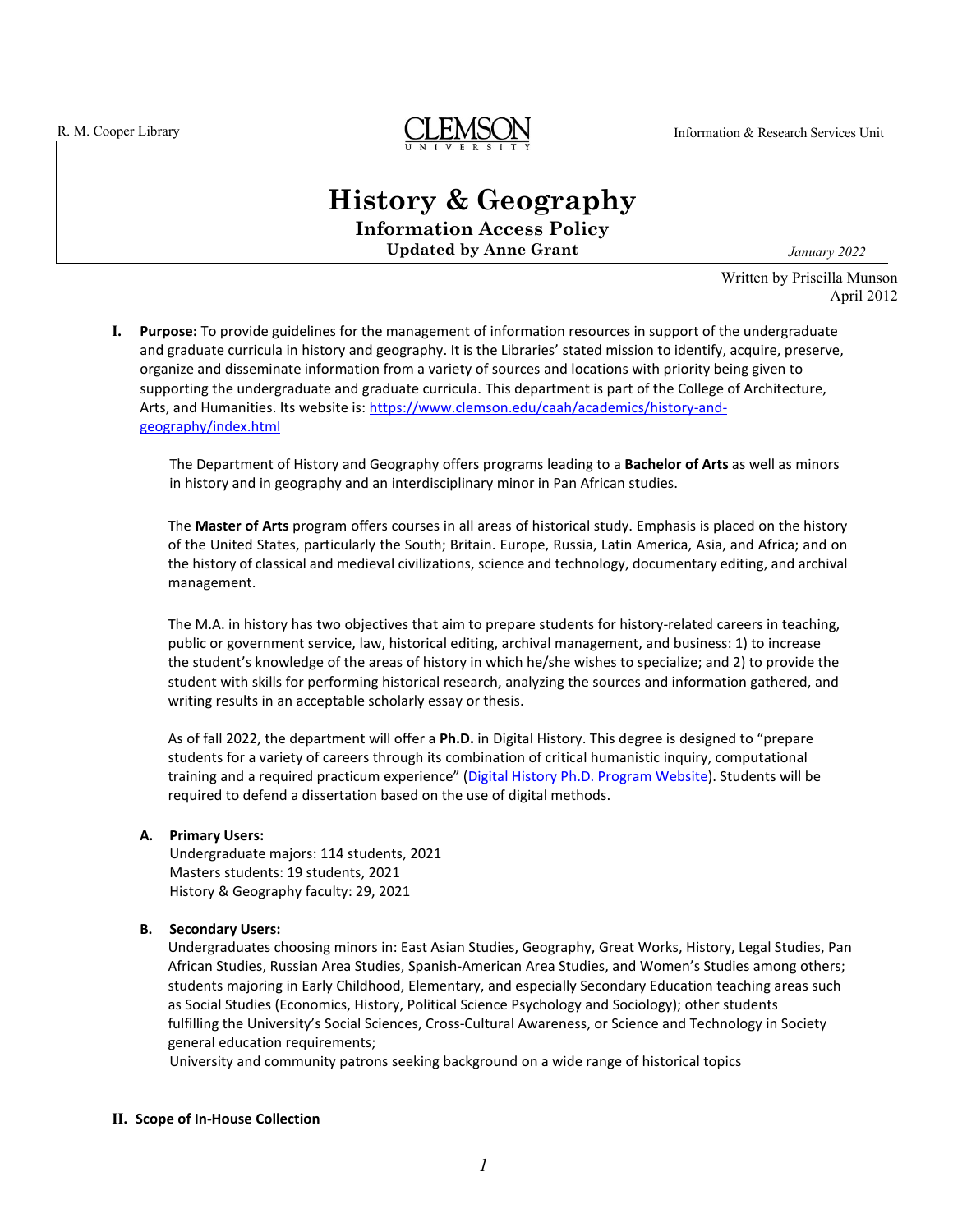# **A. Format Guidelines**

- Print Sources: Books/monographs will be acquired either electronically or in print; only those periodicals not available online will be purchased in print
- Electronic Sources: online journal subscriptions preferred; electronic books will be purchased by request; databases purchased for reference: Full-text primary sourcecollections online, online newspaper archives.
- Media: Films, documentaries, etc., in streaming format when financially feasible or other formats appropriate to users' viewing capabilities
- Microform Sources: where electronic versions of certain primary sources are not available or are prohibitively expensive, microfilm or microfiche may be acquired.

## **B. Language Guidelines**

Generally, materials written in English will be preferred. Exceptions may be made for essential source materials in other languages.

## **C. Geographical Guidelines**

- **Primary focus is on the history of the United States, particularly the Southeastern States and** South Carolina, and on areas relating to the African Diaspora in the Western Hemisphere
- The history of Western Europe, including the ancient and medieval periods, will receive broad support
- Special topics on the United Kingdom, Russia, the Middle East, East Asia, Latin America, andAfrica will form the bases for limited collections.

## **D. Chronological Guidelines**

Works on any era may be purchased.

## **E. Publication Date Guidelines**

Books published within the last three years will be selected routinely. Funds permitting, older titles may be purchased to ensure that the collection contains essential works.

# **F. Special Types of Materials Included**

eBook Collections, Article/Indexing Databases, Primary Source Full-text Databases, Overview Databases *Current listing of online resources[: https://clemson.libguides.com/az.php?s=1584](https://clemson.libguides.com/az.php?s=1584)*

Government Publications:

The Clemson University Library is a selective depository for Federal publications, accessible via the online catalog since 1976, and also a depository for South Carolina state government publications which are all listed in the online catalog. Primary source materials on legislative, executive, judicial, military and foreign policy topics are included, along with patents, technical reports, and many other items.

# **G. Types of Materials Excluded**

Textbooks: Books assigned as required texts for Clemson University classes will purchased if requested by teaching faculty who wish to place the book on reserve for class use. Other textbooks may be acquired when they support the curriculum.

## **H. List of Core Journals/Magazines/Electronic Journals (current subscriptionsonly):**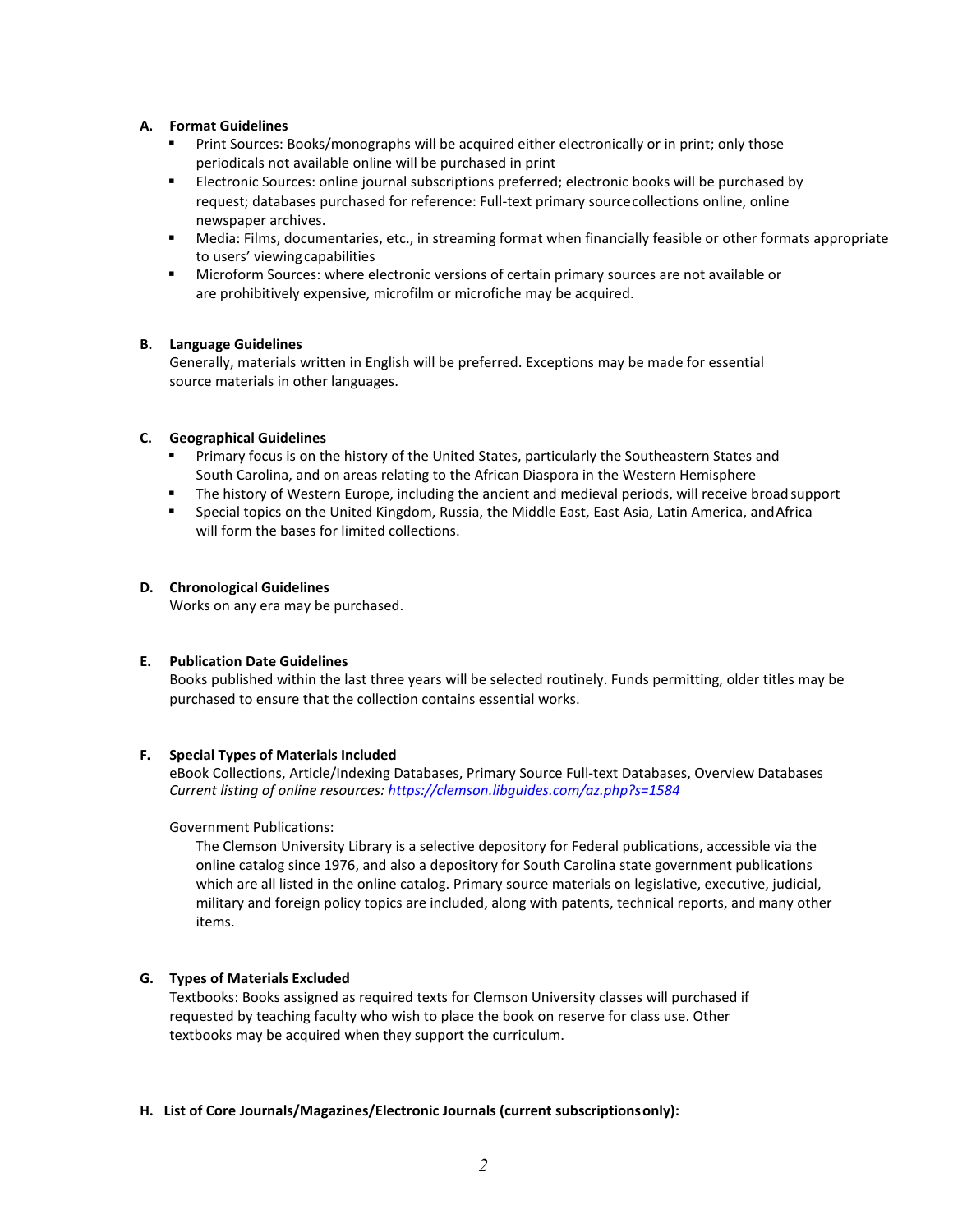**History:**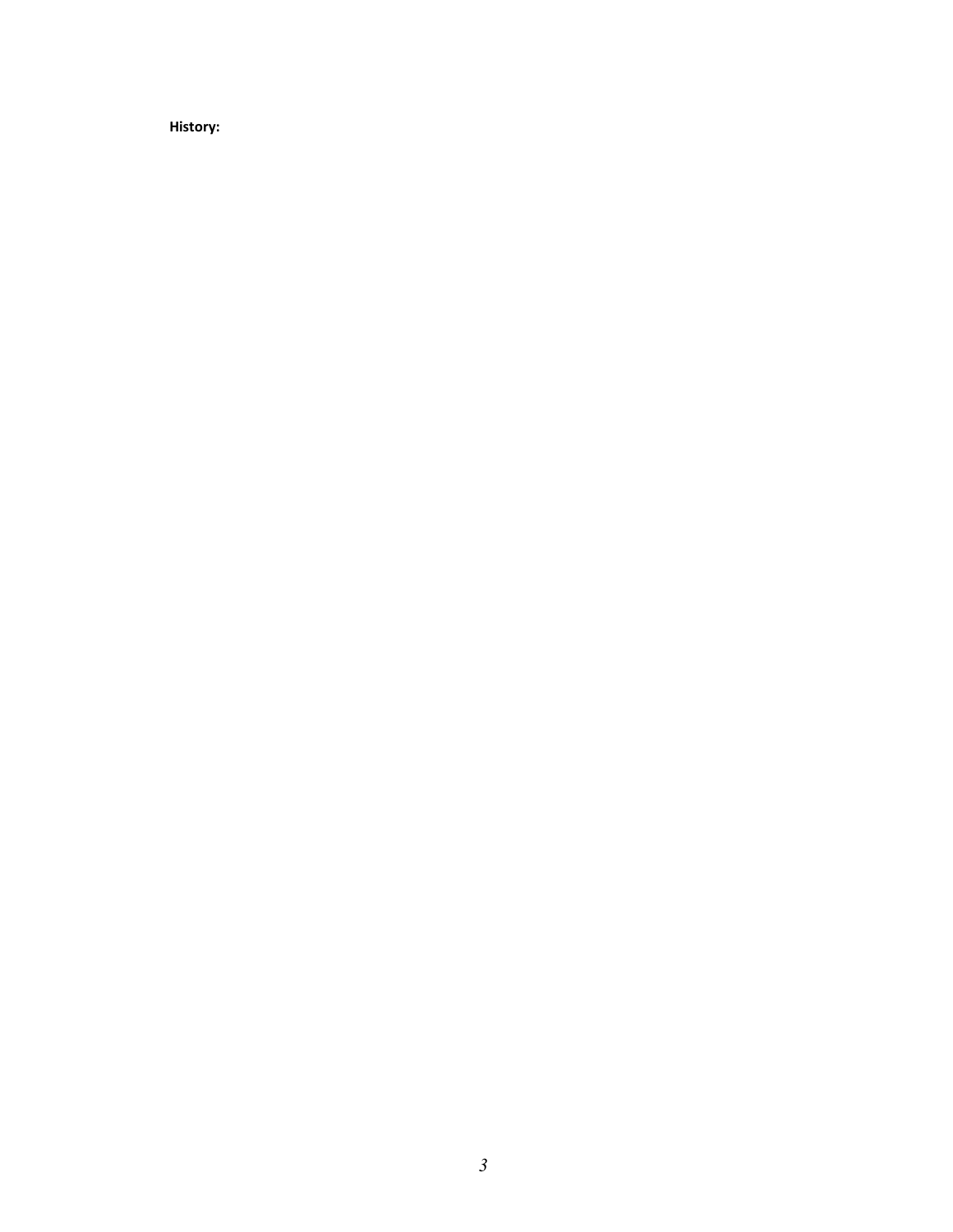*American Heritage American Historical Review American History Catholic Historical Review Church History Civil War History Civil War Times Illustrated Classical Journal Comparative Studies in Society & History Contemporary European History Diplomatic History Economic History Review Eighteenth Century Life English Historical Review French Historical Studies French History Gender & History Georgia Historical Quarterly Greece & Rome Hesperia Hispanic American Historical Review Historia: Zeitschrift fur Alte Geschichte Historian Historical Journal Historical Methods History* (Historical Assn.) *History & Theory History Teacher History Today Irish Historical Studies Isis Journal of African American History Journal of African History Journal of American Ethnic* 

## **Geography:**

*American Geographical Society's Focus on Geography Canadian Geographer Economic Geography Geoforum Geographical: the Royal Geographical Society Magazine Geographical Analysis Geographical Education Geographical Journal*

*History Journal of American History Journal of British Studies Journal of Contemporary History Journal of Economic History Journal of Egyptian Archaeology Journal of Hellenic Studies Journal of Interdisciplinary History Journal of Imperial & Commonwealth History Journal of Medieval & Early Modern Studies Journal of Medieval History Journal of Modern African Studies Journal of Modern History Journal of Near Eastern Studies Journal of Roman Studies Journal of Social History Journal of Southern African Studies Journal of Southern History Journal of the Early Republic Journal of the History of Ideas Journal of the Southwest Journal of Urban History Journal of Victorian Culture Journal of Women's History Journal of World History Louisiana History New England Quarterly Oral History Review Past & Present Renaissance Quarterly Reviews in American History Scottish Historical Review Sixteenth Century Journal Social History Southwestern Historical Quarterly Speculum Victorian Studies Virginia Magazine of History & Biography Western Historical Quarterly William & Mary Quarterly*

*Geographical Research Geographical Review Geography Journal of Geography Journal of Historical Geography National Geographic Political Geography Professional Geographer Progress in Human Geography Southeastern Geographer Transactions / Institute of British Geographers*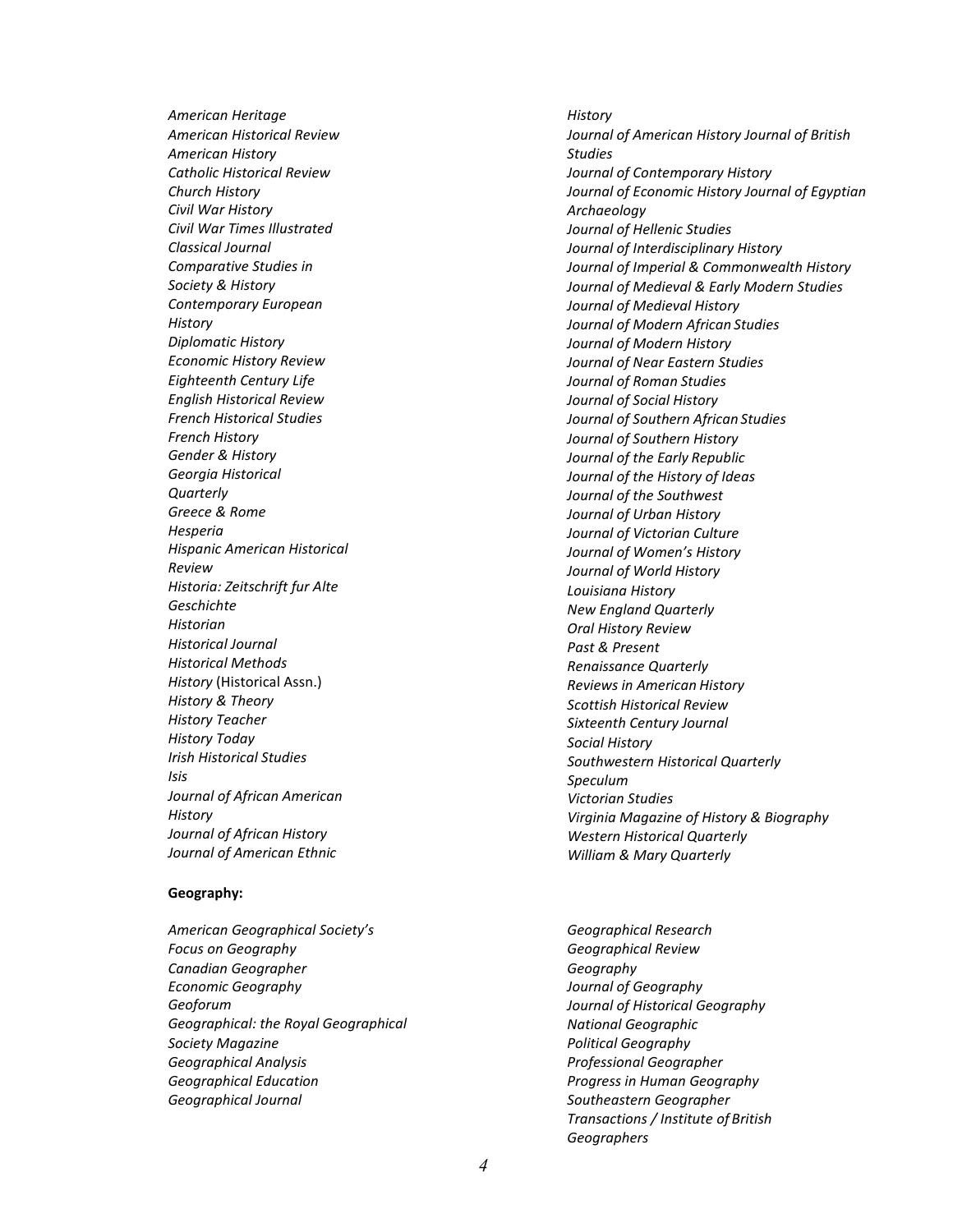#### **III. Courses of instruction:**

#### **History**

- HIST 1000 History of Clemson University
- HIST 1010 History of the United States
- HIST 1020 History of the United States
- HIST 1220 History, Technology, and Society
- HIST 1240 Environmental History Survey
- HIST 1720 The West and the World I
- HIST 1730 The West and the World II
- HIST 1930 Modern World History
- HIST 1980 Current History
- HIST 2000 Fort Hill Internship
- HIST 2010 Prelaw Internship
- HIST 2020 Internship
- HIST 2140 Introduction to Public History
- HIST 2150 Introduction to Digital History
- HIST 2890 Creative Inquiry in History
- HIST 2990 Seminar: The Historian's Craft
- HIST 3000 History of Colonial America
- HIST 3010 American Revolution and the New Nation
- HIST 3020 Age of Jefferson, Jackson, and Calhoun
- HIST 3030 Civil War and Reconstruction
- HIST 3040 Industrialism and the Progressive Era
- HIST 3050 The United States in the Jazz Age, Depression, and War: 1918-1945
- HIST 3060 The United States in the Postwar World: 1945 to 1975
- HIST 3080 The United States in the Age of Reagan and Clinton: 1975 to the Present
- HIST (REL) 3100 History of Religion in the United States
- HIST 3110 African American History to 1877
- HIST 3120 African American History from 1877 to the Present
- HIST 3130 History of South Carolina
- HIST 3140 History of the South to 1865
- HIST 3160 American Social History
- HIST (REL) 3170 History of Native American Religion and Culture
- HIST 3180 History of American Women
- HIST (ED) 3200 History of United States Public Education
- HIST 3210 History of Science
- HIST 3220 History of Technology
- HIST 3230 History of American Technology
- HIST 3240 History of the South, 1865 to the Present
- HIST 3260 History of American Transportation
- HIST 3270 American Business History
- HIST 3280 United States Legal History to 1890
- HIST 3290 United States Legal History Since 1890
- HIST 3300 History of Modern China
- HIST 3330 History of Modern Japan
- HIST 3340 Premodern East Asia
- HIST 3350 History of South Asia 1500-Present
- HIST 3370 History of South Africa
- HIST 3380 African History to 1875
- HIST 3390 Modern Africa, 1875 to the Present
- HIST 3400 Latin America: From Conquest to Independence
- HIST 3410 Modern Mexico
- HIST 3420 South America Since 1800
- HIST (REL) 3510 Ancient Near East
- HIST 3520 Egypt in the Days of the Pharaohs
- HIST 3530 Women in Antiquity
- HIST 3540 The Greek World
- HIST 3550 The Roman World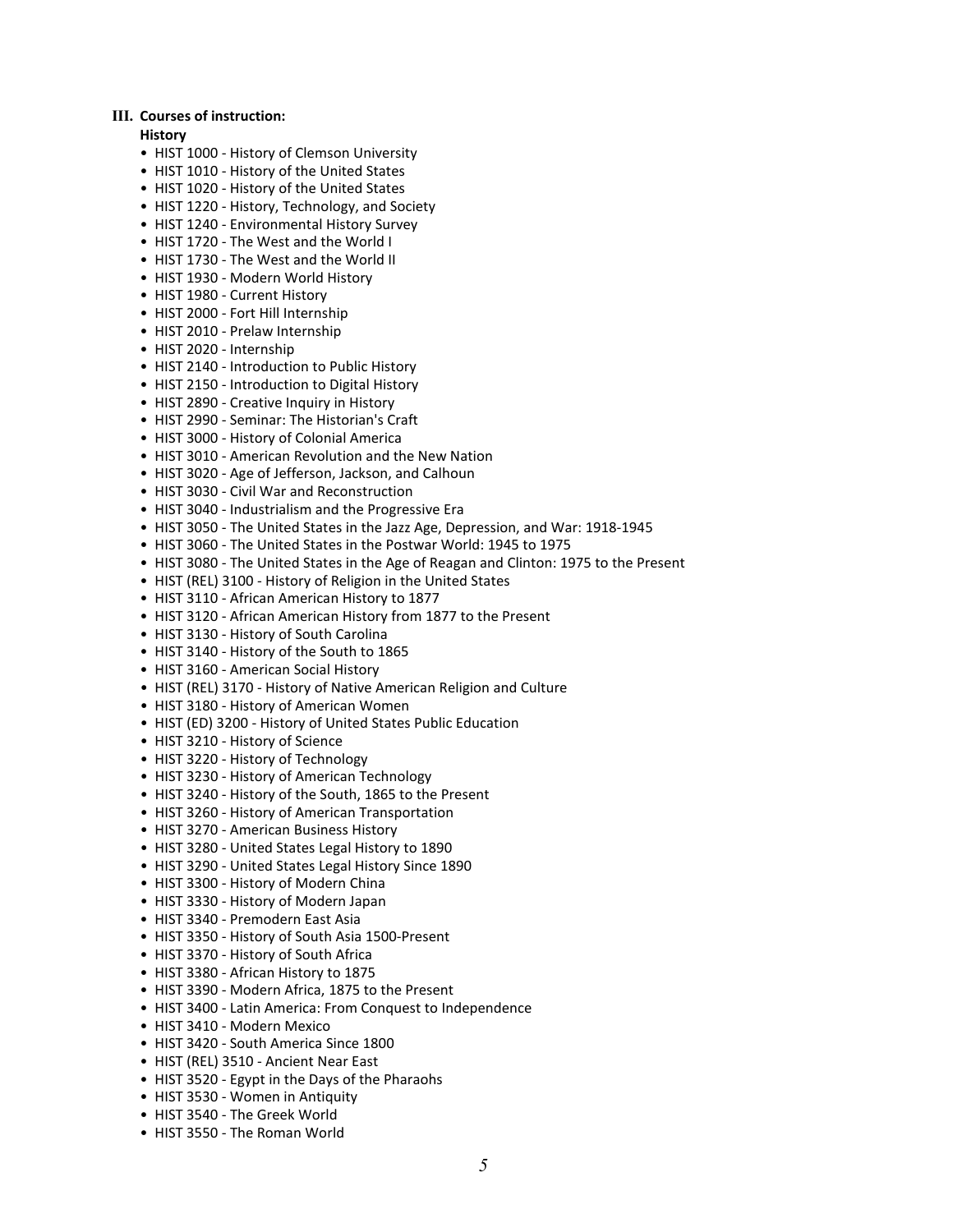- HIST 3610 History of Britain to 1688
- HIST 3630 Britain Since 1688
- HIST 3650 British Cultural History
- HIST 3670 Modern Irish History
- HIST 3700 Medieval History
- HIST 3720 The Renaissance
- HIST (REL) 3730 Age of the Protestant Reformation
- HIST 3740 Europe in the Age of Reason
- HIST 3750 Revolutionary Europe
- HIST 3770 Europe 1914 to 1945
- HIST 3780 Europe Since 1945
- HIST 3800 Imperial Germany
- HIST 3810 Germany 1918 to 1945
- HIST 3820 Germany 1945 to the Present
- HIST 3840 History of Modern France
- HIST 3850 History of Imperial Russia
- HIST 3860 History of the Soviet Union
- HIST 3870 The Russian Revolution
- HIST 3880 Digital History Creative Inquiry
- HIST 3890 Creative Inquiry in History
- HIST 3900 Modern Military History
- HIST 3910 Post World War II World
- HIST 3920 History of the Environment of the United States
- HIST 3930 Sports in the Modern World
- HIST 3940 Non-Western History
- HIST 3950 Civil Rights History
- HIST 3960 The Middle East to 1800
- HIST 3970 Modern Middle East
- HIST 3980 American Military History to 1916
- HIST 3990 American Military History 1917-Present
- HIST 4000 Studies in United States History
- HIST 4090 Kennedy Assassination and Watergate
- HIST 4100 Carolina Seminar
- HIST 4140 Introduction to the Study of History Museums
- HIST 4150 Topics in Digital History
- HIST 4170 History and Memory
- HIST 4180 Oral History and Local History
- HIST 4190 Grant Writing for Public and Digital History
- HIST 4200 History and Film
- HIST 4201 History and Film Laboratory
- HIST 4240 Topics in History of Medicine and Health
- HIST 4360 The Vietnam Wars
- HIST 4380 Problems in African Historiography and Methodology
- HIST 4400 Studies in Latin American History
- HIST 4500 Studies in Ancient History
- HIST 4510 Alexander the Great
- HIST (REL) 4520 History of Early Christianity
- HIST 4600 Studies in British History
- HIST 4700 Studies in Early European History
- HIST 4710 Studies in Modern European History
- HIST 4720 Medieval Conquests and Crusades
- HIST 4800 Topics in Public History
- HIST 4870 World War II and the World
- HIST 4880 Studies in Middle East History
- HIST 4900 Senior Seminar
- HIST 4910 Studies in the History of Science and Technology
- HIST 4920 Studies in Diplomatic History
- HIST 4930 Studies in Social History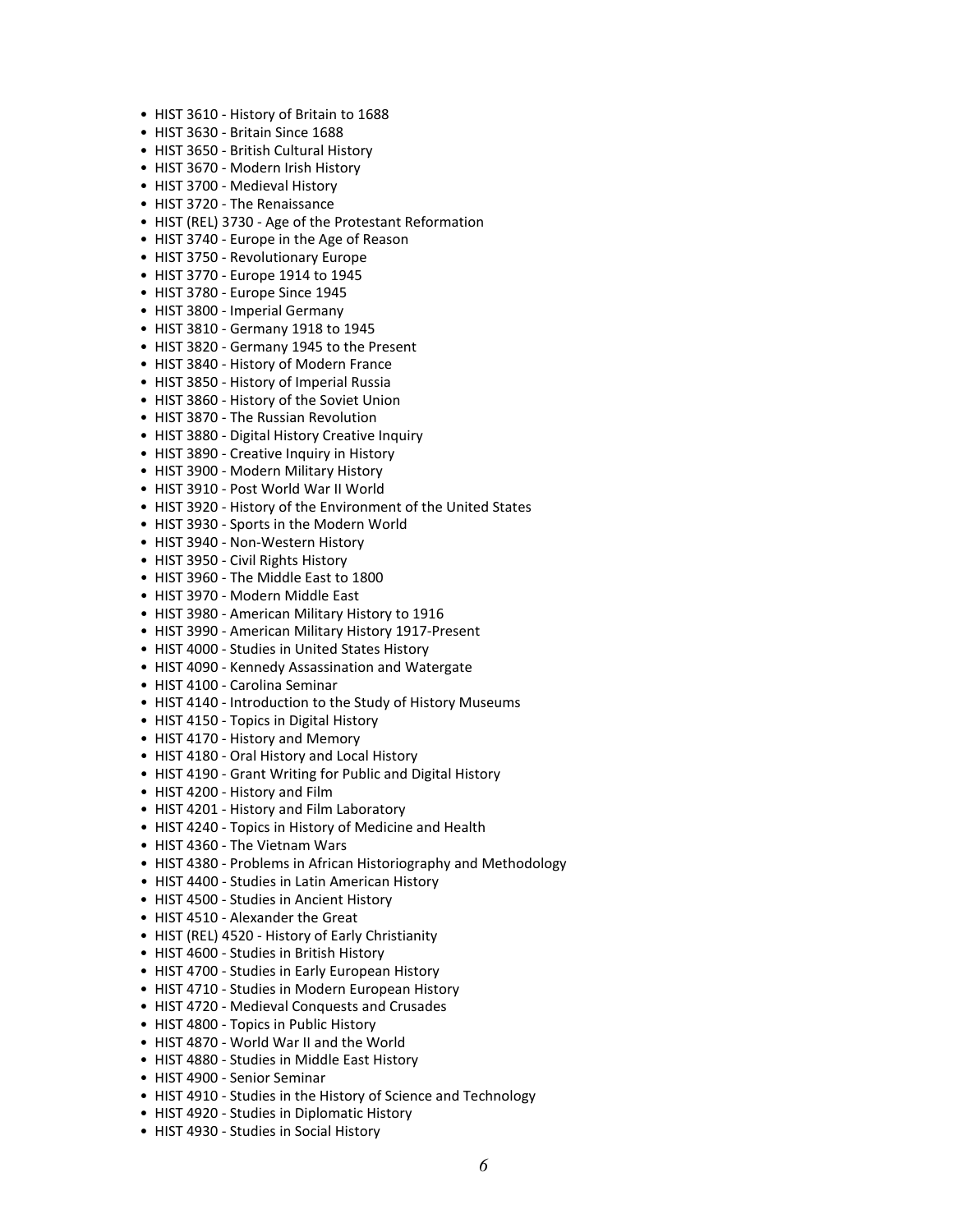- HIST 4940 Studies in Comparative History
- HIST 4950 Studies in the History of Ideas
- HIST 4960 Studies in Legal History
- HIST 4970 Senior Honors Research
- HIST 4980 Senior Honors Thesis
- HIST 4990 Independent Study

#### **Geography**

- GEOG 1010 Introduction to Geography
- GEOG 1030 World Regional Geography
- GEOG 1060 Geography of the Physical Environment
- GEOG 1061 Geography of the Physical Environment Laboratory
- GEOG 3010 Political Geography
- GEOG 3020 Economic Geography
- GEOG 3030 Urban Geography
- GEOG 3050 Cultural Geography
- GEOG 3060 Historical Geography
- GEOG 3100 GIS for Humanities and Social Sciences
- GEOG 3400 Geography of Latin America
- GEOG 3990 Creative Inquiry in Geography
- GEOG 4010 Studies in Geography
- GEOG 4100 Geography of the American South
- GEOG 4200 Historical Geography of the United States
- GEOG (PRTM) 4300 World Geography of Parks and Equivalent Reserves
- GEOG 4400 Geography of Historic Preservation
- GEOG 4990 Independent Study in Geography

## **IV. Call Numbers & Primary Subject Classifications**

Call Number Range Description

| C CB       | Auxiliary Sciences of History   |
|------------|---------------------------------|
|            | History of Civilization         |
| CC         | Archaeology                     |
| CD         | Diplomatics. Archives. Seals    |
| СE         | Technical Chronology. Calendar. |
| CJ         | <b>Numismatics</b>              |
| <b>CN</b>  | Inscriptions                    |
| <b>CR</b>  | Heraldry                        |
| CS.        | Genealogy                       |
| СT         | Biography                       |
| D          | History (General)               |
| D501-680   | World War I                     |
| D 731-838  | World War II                    |
| DA         | Great Britain                   |
| <b>DAW</b> | <b>Central Europe</b>           |
| <b>DB</b>  | Austria, etc.                   |
| DC         | France, etc.                    |
| DD         | Germany                         |
| DE         | Greco-Roman World               |
| DF         | Greece                          |
| DG         | Italy, etc.                     |
| DН         | Low countries                   |
| DJ         | Netherlands                     |
| <b>DJK</b> | Eastern Europe                  |
| DK         | Russia                          |
| DL         | Scandinavia                     |
|            |                                 |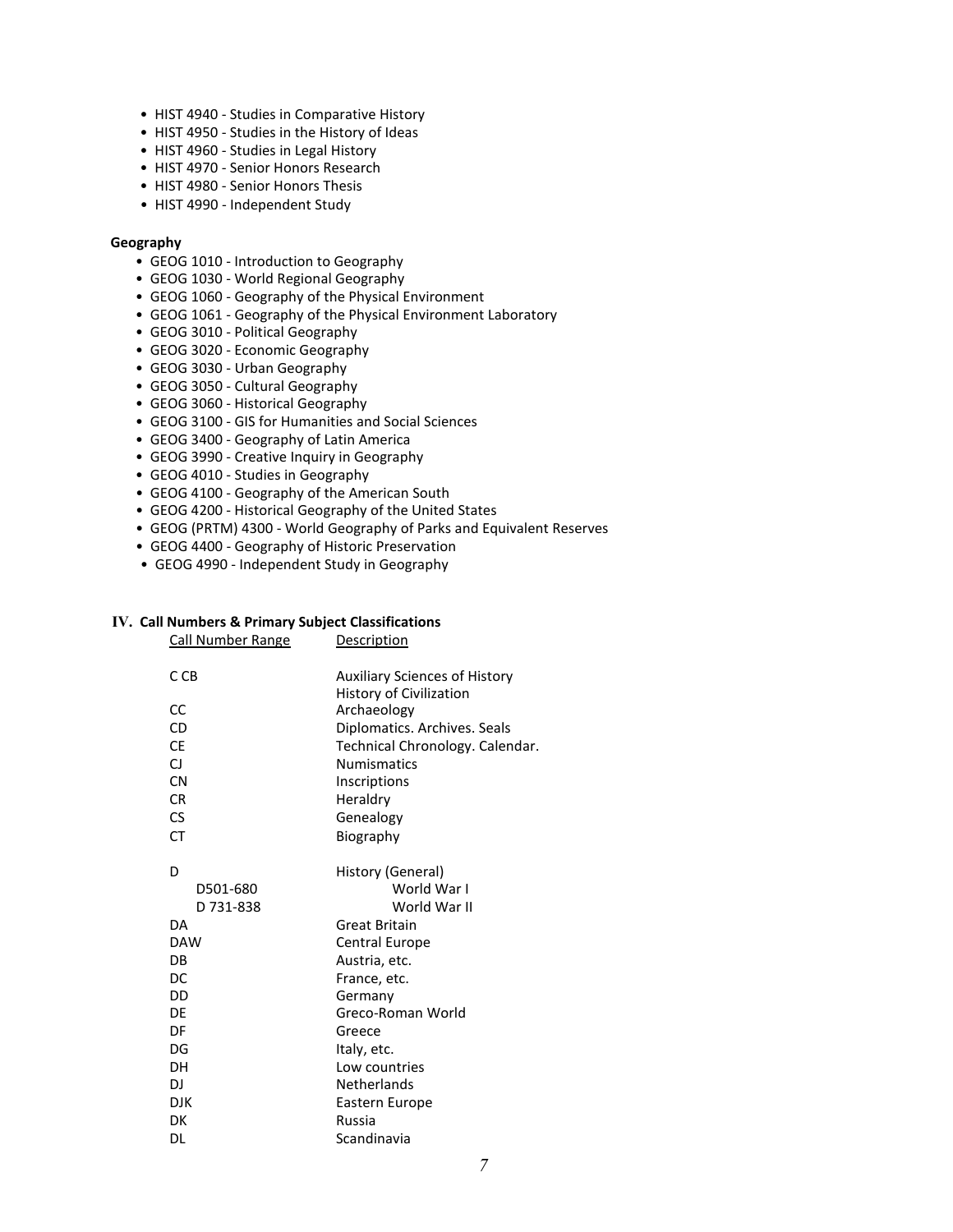| DP<br>DQ<br>DR<br>DS | DS35-399<br>DS520-559<br>DS701-779<br>DS801-891<br>DS901-921                                           | Spain, Portugal<br>Switzerland<br><b>Balkans</b><br>Asia<br>Islamic World, Middle East<br>Southeast Asia, Vietnamese Conflict<br>China<br>Japan<br>Korea, Korean War |
|----------------------|--------------------------------------------------------------------------------------------------------|----------------------------------------------------------------------------------------------------------------------------------------------------------------------|
| DT                   | DT43-154<br>DT160-177                                                                                  | Africa<br>Egypt<br>North Africa                                                                                                                                      |
| DU<br>DX             |                                                                                                        | Oceania, Australia<br>Romanies                                                                                                                                       |
| Е                    | E99                                                                                                    | America<br>Indian Tribes & Cultures of the<br>Southeast                                                                                                              |
|                      | E151-889<br>E184.5-185.98<br>E337.5-440.5<br>E441-453<br>E456-655<br>E482-489<br>E666-680              | <b>United States</b><br><b>African Americans</b><br>19 <sup>th</sup> Century<br>Slavery in U.S.<br>Civil War Period<br>Confederacy<br>Reconstruction                 |
| F                    | F1-975<br>F206-220<br>F266-280<br>F1001-1145.2<br>F1201-1392<br>F1421-1440<br>F1601-1629<br>F2201-3799 | Americas<br>U.S. Local History<br>The South/South Atlantic States<br>South Carolina<br>Canada<br>Mexico<br>Central America<br><b>West Indies</b><br>South America    |
| G                    | G1-922<br>G149-570<br>G575-890<br>G1000-3122<br>GF                                                     | Geography<br>Geography (General)<br>Voyages & Travels<br><b>Polar Regions</b><br>Atlases<br>Human Ecology                                                            |
| ĸ                    | GT<br>KВ<br>КQ                                                                                         | <b>Manners &amp; Customs</b><br>Law<br>Law of ancient world<br>History of law                                                                                        |

# **V. Access to Information Not On-Site**

- A. Borrowing from other libraries:
	- PASCAL Delivers service from libraries within South Carolina; limited to books/media
	- Interlibrary Loan via the ILLIAD system service worldwide in unlimited formats, including books, media, articles, microforms, etc.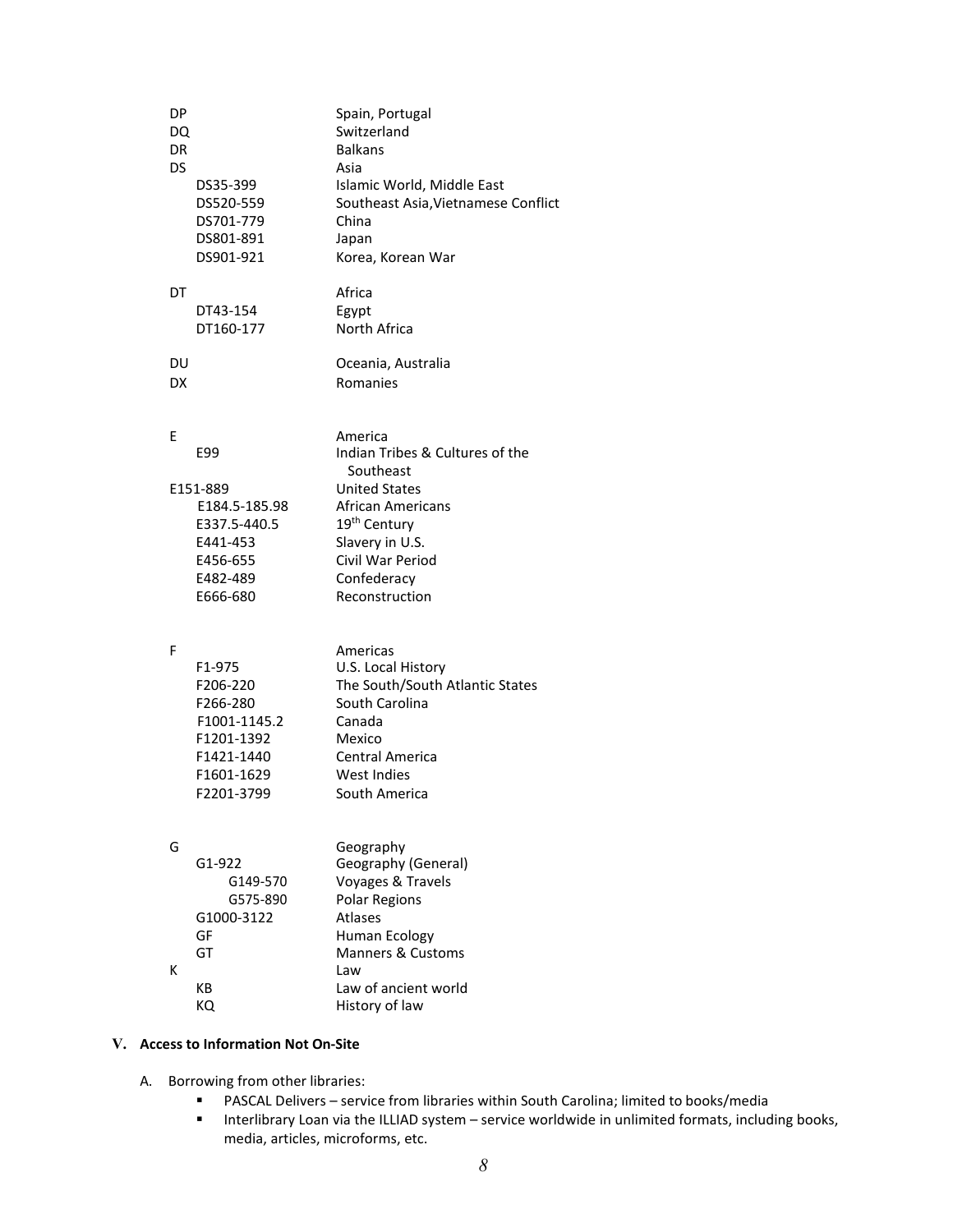- **These services are free to Clemson University students, faculty, and staff.**
- B. Digital Collections from authoritative sources via the free Internet: tens of thousands now available with more added every year; many include rare & important primary sources

# **VI. Selection Tools**

- A. Faculty Requests & Recommendations
- B. Yankee Book Peddler's quarterly "Core" collections lists; *Choice* annual "Outstanding Academic Titles" list; *Magazines for Libraries* recommended titles
- C. Reviewing Sources

*New York Times* "Notable Books"; the *Chronicle of Higher Education;* librarians' lists from *American Libraries*, *Library Journal*, etc. Winners of prizes such as the Pulitzer, Bancroft, etc. Powell's Books online newsletters; Book-of-the-Month history selections

D. Publishers' Information

Web catalogs of major publishers (academic presses & selected trade publishers) Other online sources for publisher information: Amazon.com; BarnesandNoble.com; Alibris.com

- E. Weeding (Discarding)/Storage Guidelines
	- Weed all bound volumes of cancelled or ceased journals where we have holdings of fewer than 5 years and where there has been no use since 1989.
	- If holdings are duplicated electronically in stable digital form (e.g., JSTOR), bound volumes will be weeded. Some long runs of journals (for example, law reviews) may be stored even if not duplicated online.
	- Books that are damaged, brittle or worn beyond repair will be discarded; replacements will be sought for high-use or classic items.
	- Books more than 20 years old that have never circulated and are readily available from other libraries.
	- Storage of any book more than 30 years old will be considered based on circulation data
	- Duplicates: If more than two copies of a book, weed additional copies unless circulation ishigh.
	- None of the above applies to books relating to South Carolina history. Within reason, nothing will be discarded unless worn or damaged beyond repair; duplicate copies will be stored.
	- **If rare materials are discovered, they will be moved to Special Collections (or stored, depending** upon space concerns).

## **VII.Evaluation Tools**

- A. Faculty Teaching and Research Interests (book titles included, articles available on department website): History:
	- Rod Andrew, Jr. Research Interests: American South, U.S. Military. Author of: *The Life and Times of General Andrew Pickens: Revolutionary War Hero, American Founder*. University of North Carolina Press, 2017; *The First Fight: U.S. Marines in Operation Starlite*, August 1965. U.S. Marine Corps History Division, 2015; *U.S. Marines in Battle: An Nasiriyah, 23 March-2 April 2003* (Marine Corps University Press, 2009); Wade Hampton: Confederate Warrior to Southern Redeemer (2008); Long Gray Lines: The *Southern Military School Tradition, 1839-1915 (2001).*
	- Andrew Baker Research Interests: Twentieth Century United States, American South, Politics.
	- Stephanie L. Barczewski Research Interests: Modern Britain. Author of: *Country Houses and the British Empire, 1700-1930* (Manchester University Press, Studies in Imperialism Series, 2014); *Britain since 1688: A Nation in the World* (Routledge, 2014); *Antarctic Destinies: Scott, Shackleton and the*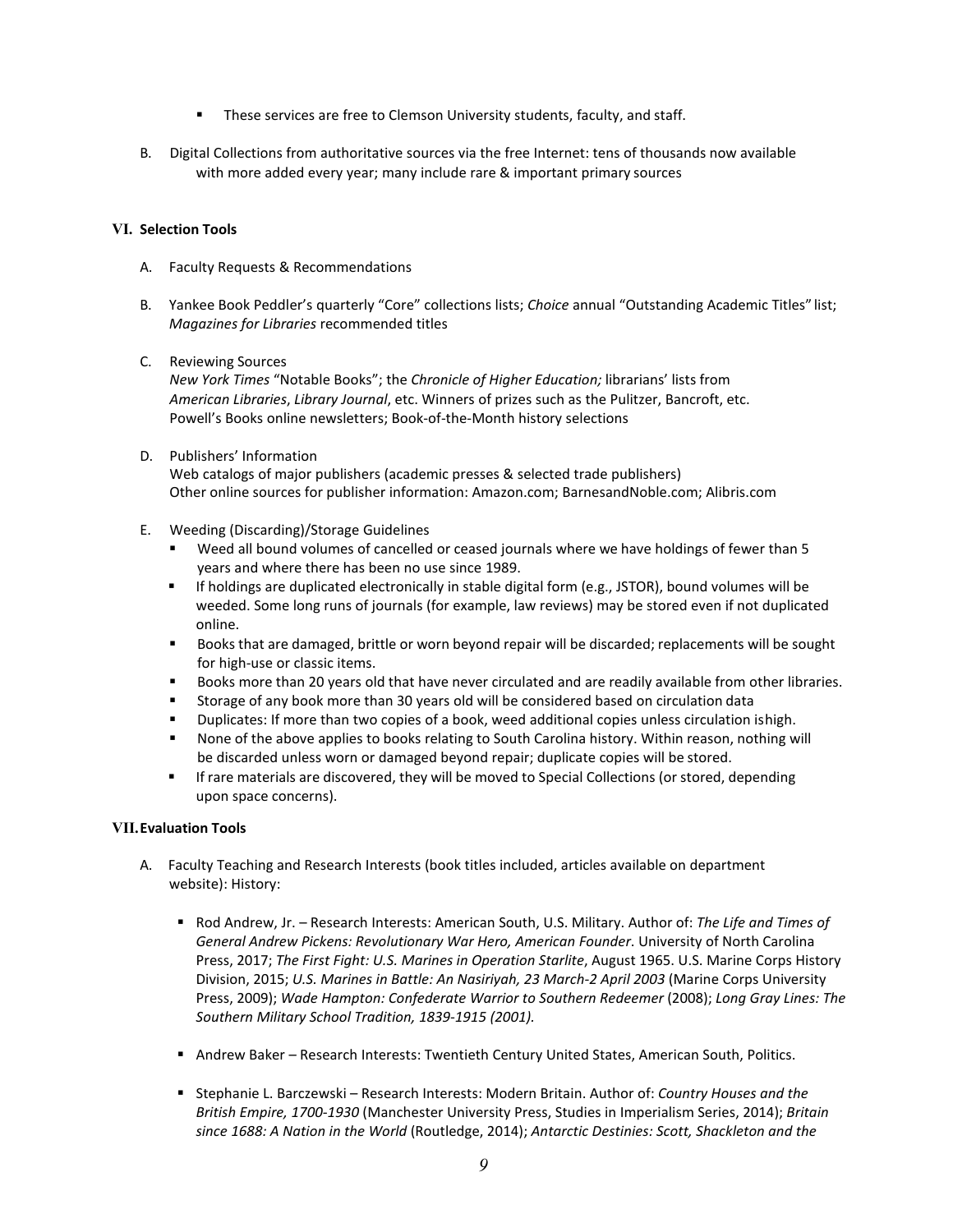*Changing Face of Heroism* (Continuum, 2007); *Titanic: A Night Remembered (Palgrave Macmillan,*  (2004); *Myth and National Identity in Nineteenth-Century Britain : The Legends of King Arthur and Robin Hood* (Oxford, 2000).

- Abel A. Bartley Research Interests: African-American history, urban, civil rights, history of sports. Author of: *Akron* (Black America Series: Ohio, 2004); *Keeping the Faith: Race, Politics, and Social Development in Jacksonville, Florida, 1940- 1970* (2000).
- Amit Bein (department chair)– Research Interests: Modern Turkey. Author of: *Kemalist Turkey and the Middle East: International Relations in the Interwar Period* (Cambridge University Press, 2017); *Ottoman Ulema, Turkish Republic: Agents of Change and Guardians of Tradition* (Stanford University Press, 2011)
- James M. Burns Research Interests: Africa, British Empire, history of cinema. Author of: *Historical Problems of Imperial Africa* (3rd Edition, 2013). Co-editor;*Cinema and Society in the British Empire, 1895-1940* Palgrave/ Macmillan (2013) ; *A History of Sub- Saharan Africa* (with Robert O. Collins, 2007); *Flickering Shadows: Cinema and Identity in Colonial Zimbabwe* (Ohio University Press, 2002)
- Vernon Burton Research Interests: American history, southern history. Author of: *The Age of Lincoln*  (2007); *In My Father's House Are Many Mansions: Family and Community in Edgefield, South Carolina*  (1985); and 14 other books and scores of articles
- Josh Catalano Research Interests digital and public history. Author of: "What's on History?: Tuning into Conspiracies, Capitalism, and Masculinity, Current Research in *Digital History,* no. 3 (2020). (Coauthored with Briana Pocratsky); "Blue Jacket, Anthony Wayne, and the Psychological and Symbolic War for Ohio, 1790-1795," *Ohio History* 126, no. 1 (2019): 5-34.; "Digitally Analyzing the Uneven Ground: Language Borrowing Among Indian Treaties," *Current Research in Digital History* 1 (2018).; "President William T. Jerome III: Why Bowling Green State University Remained Open after the Kent State Shootings," *Ohio History* 123, no. 1 (2016): 51-72.
- Sara Collini Research Interests: slavery, early America, women's history, digital history. Author of: "The Labors of Enslaved Midwives in Revolutionary Virginia." In *Women in the American Revolution: Gender, Politics, and the Domestic World*, edited by Barbara Oberg, 19-38. Charlottesville: University of Virginia Press, 2019.
- Caroline Dunn Research Interests: Medieval Europe, particularly women's roles and social networks. Author of: Stolen *Women in Medieval England: Rape, Abduction, and Adultery c. 1100-1500*. Cambridge, Cambridge University Press, 2012. "Contracting Marriage in York and Paris." In *Medieval Towns: A Reader*. Edited by Maryanne Kowaleski, 187-90 (Peterborough, Ont.: Broadview Press, 2006).
- H. Roger Grant Research Interests: American history, railroad history. Author of: *Twilight Rails: The Final Era of Railroad Building in the Midwest* (2010); *Visionary Railroader: Jervis Langdon Jr. and the Transportation Revolution* (2008); *Rails Through the Wiregrass: A History of the Georgia and Florida Railroad* (2006); *The Railroad: The Life Story of a Technology* (2005); *Follow the Flag: A History of the Wabash Railroad Company* (2004); *Getting Around: Exploring Transportation History* (2003); and many others.
- Alan Grubb Research Interests: French history. Author of: *The Politics of Pessimism: Albert de Broglie and Conservative Politics in the Early Third Republic* (Delaware, 1996).
- **Stephanie Hassell Research Interests: Slavery, Indian Ocean World. Author of: "Inquisition** Records from Goa as Sources for the Study of Slavery in the Eastern Domains of the Portuguese Empire," *History in Africa,* 42 (2015), 397-418.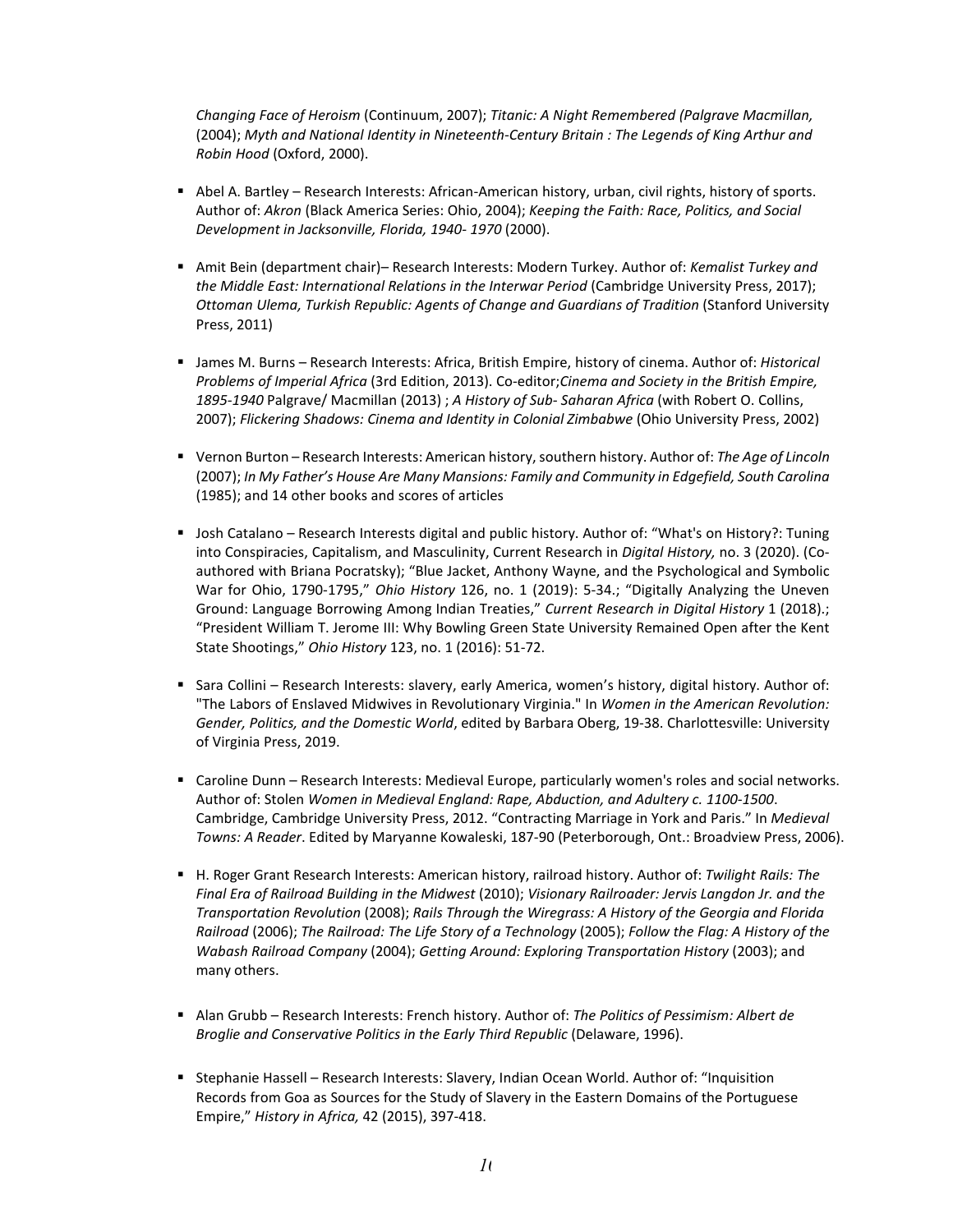- Ryan Hilliard Research Interests: Early Modern Europe, History of Women, Gender, and Sexuality
- James B. Jeffries Research Interests: Native American history. Author of: *Religious Borderlands: French and Native American Spiritual Crossroads in Seventeenth-Century New France* (book manuscript in preparation); "Denying Religion: Native Americans and French Missionaries inEarly New France." In *Indigenous Symbols and Practices in the Catholic Church: Visual Culture, Missionization, and Appropriation*, edited by Kate J. Martin (Ashgate Press, 2010)
- Kathryn Lagenfeld Research Interests: Ancient Rome, Ancient Mediterranean
- Pamela E. Mack Research Interests: History of science. Author of: "What Difference Has Feminism Made to Engineering in the Twentieth Century." In*Science, Medicine and Technology: The Difference Feminism Has Made,* edited by Angela N. H. Creager, Elizabeth Lunbeck, and Londa Schiebinger (University of Chicago Press, 2001).
- Steven G. Marks -- Research Interests: Russian history and world economic history. Author of: *The Information Nexus: Global Capitalism from the Renaissance to the Present* (Cambridge: Cambridge University Press, 2016) *Russian Culture in War and Revolution, 1914-22*, Books 1-2 (Bloomington: Slavica, 2014). Co-editor; *How Russia Shaped the Modern World: From Art to Anti-Semitism, Ballet to Bolshevism* (Princeton, 2003); *Road to Power: The Trans- Siberian Railroad and the Colonization of Asian Russia* (Cornell, 1991)
- Michael Meng Research Interests: Modern Germany. Author of: *Modern Germany in Transatlantic Perspective*. Berghahn Books, 2017; co-edited with Adam Seipp; *Jewish Space in Contemporary Poland*. Indiana University Press, 2015; co-edited with Erica Lehrer. *Shattered Spaces: Encountering Jewish Ruins in Postwar Germany and Poland* (Harvard, forthcoming late 2011); "Did Poles Collaborate or Resist the Nazis? Problems with Narrating the Holocaust in Poland," in Jonathan Petropoulos, Lynn Raaport, and John K. Roth, eds., *Memory, History, and Responsibility: Reassessments of the Holocaust, Implications for the Future* (Northwestern, 2010); "The Politics of Antifascism: Historic Preservation, Jewish Sites, and the Rebuilding of Potsdam's *Altstadt*," in Gavriel Rosenfeld and Paul Jaskot, eds., *Beyond Berlin: German Cities Confront the Nazi Past* (Michigan, 2008).
- Edwin E. Moise Research Interests: the Vietnam War, modern China, modern Vietnam, modern military history. Author of: *Historical Dictionary of theVietnam War* (Rowman & Littlefield, 2001); *Tonkin Gulf and the Escalation of the Vietnam War* (North Carolina, 1996); *Modern China: A History*  (Longman, 1986, 1994); and others
- Rachel A. Moore Research Interests: Latin America. Author of : *Transient Loyalties: theAtlantic World and the Public Sphere in nineteenth-century Veracruz* (in revisions with University of Arizona Press)
- Amanda Regan Research Interests: women's history, twentieth century
- Douglas Seefeldt Research Interests: history and memory in the American West. Author of: "Buffalo Bill's Wild West," in *America in the World, 1776 to the Present, A Supplement to the Dictionary of American History*, 1st Edition. Edited by Edward J. Blum, Cara Burnidge, Emily Conroy-Krutz, David Kinkela. (Farmington Hills, MI: Charles Scribner's Sons, 2016), 160-64.; "Cartographic Representations of the American West on the Eve of the Mormon Exodus," in, Far Away in the West: The Mormon Exodus of 1846-1847, Edited by Scott C. Esplin, Richard E. Bennett, Susan Easton Black and Craig K. Manscill. Religious Studies Center. (Provo, UT: Brigham Young University Press, 2015), 1-21.; "A National Monument," co-author with Jason Heppler, in A Companion to Custer and the Little Big Horn Campaign, Edited by Brad D. Lookingbill. (Hoboken, NJ: Wiley-Blackwell, 2015), 462-84.;"A Call to Redefine Historical Scholarship in the Digital Turn," Co-Author, with Alex Galarza and Jason Heppler, Journal of Digital Humanities Vol. 1, No. 4 (Fall 2012): 31-34.; "What is Digital History? A Look at Some Exemplar Projects," with William G. Thomas, III.